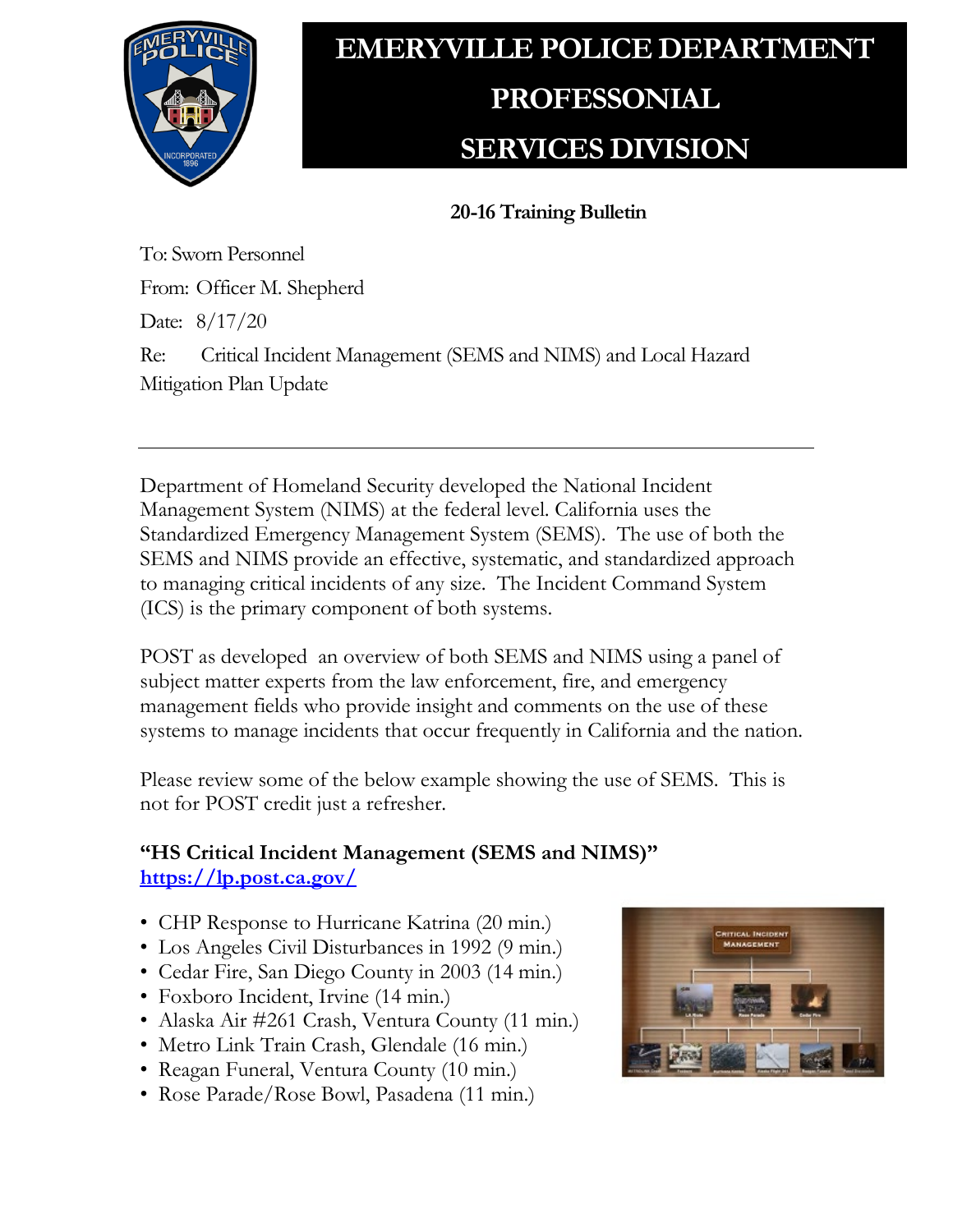- Value of NIMS/SEMS and ICS (10 min.)
- Final Thoughts (6 min.)

Example of ICS system organization



Supervisors should familiarize themselves with FEMA forms and location.

<https://training.fema.gov/icsresource/icsforms.aspx>

Also, to be reviewed 409.5 PC

409.5 PC (a) Whenever a menace to the public health or safety is created by a calamity including a flood, storm, fire, earthquake, explosion, accident, or other disaster, officers of the Department of the California Highway Patrol, police departments, marshal's office or sheriff's office, any officer or employee of the Department of Forestry and Fire Protection designated a peace officer by subdivision (g) of Section 830.2, any officer or employee of the Department of Parks and Recreation designated a peace officer by subdivision (f) of Section 830.2, any officer or employee of the Department of Fish and Game designated a peace officer under subdivision (e) of Section 830.2, and any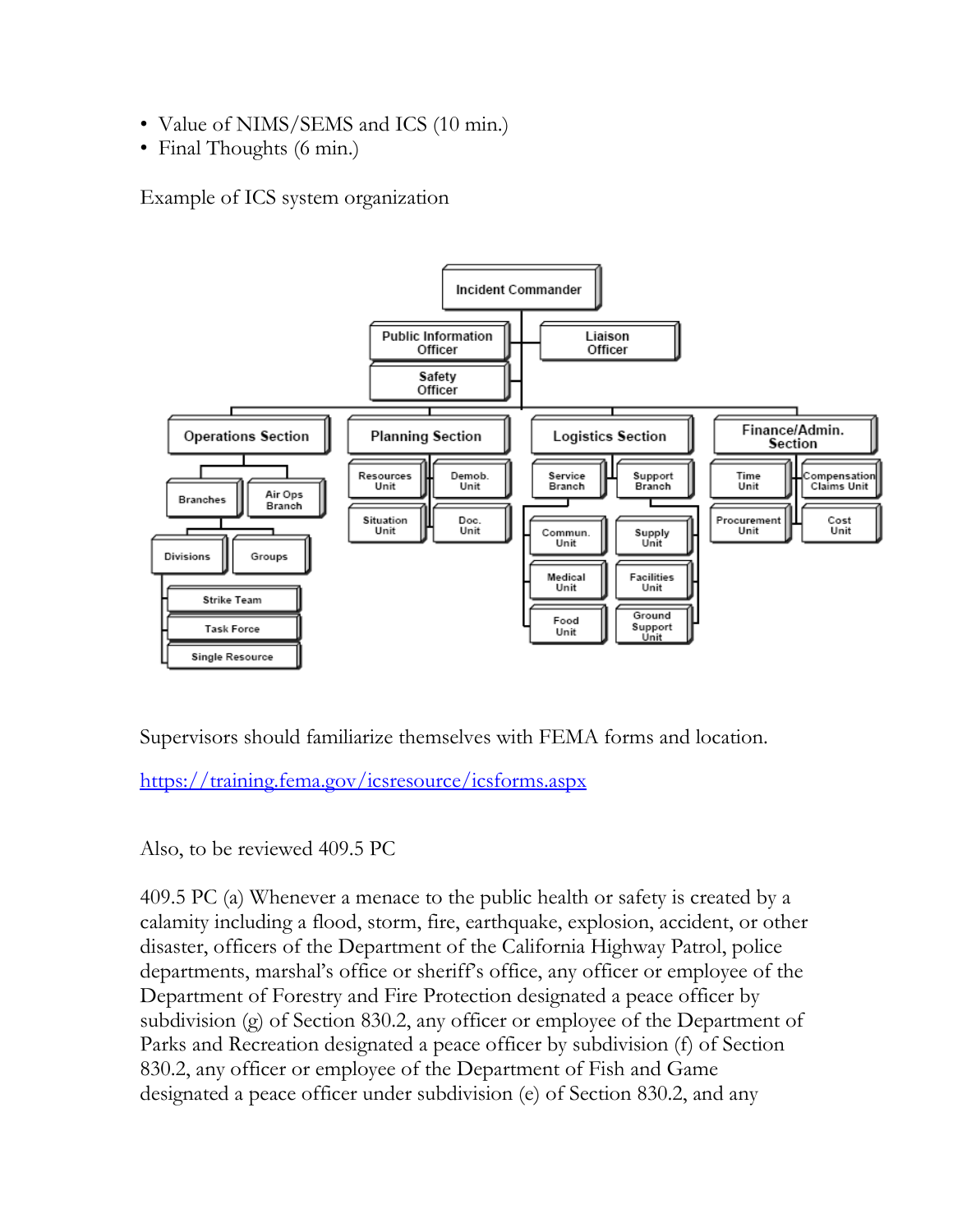publicly employed full-time lifeguard or publicly employed full-time marine safety officer while acting in a supervisory position in the performance of his or her official duties, may close the area where the menace exists for the duration thereof by means of ropes, markers, or guards to any and all persons not authorized by the lifeguard or officer to enter or remain within the enclosed area. If the calamity creates an immediate menace to the public health, the local health officer may close the area where the menace exists pursuant to the conditions set forth in this section.

(b) Officers of the Department of the California Highway Patrol, police departments, marshal's office or sheriff's office, officers of the Department of Fish and Game designated as peace officers by subdivision (e) of Section 830.2, or officers of the Department of Forestry and Fire Protection designated as peace officers by subdivision (g) of Section 830.2 may close the immediate area surrounding any emergency field command post or any other command post activated for the purpose of abating any calamity enumerated in this section or any riot or other civil disturbance to any and all unauthorized persons pursuant to the conditions set forth in this section whether or not the field command post or other command post is located near to the actual calamity or riot or other civil disturbance.

(c) Any unauthorized person who willfully and knowingly enters an area closed pursuant to subdivision (a) or (b) and who willfully remains within the area after receiving notice to evacuate or leave shall be guilty of a misdemeanor.

(d) Nothing in this section shall prevent a duly authorized representative of any news service, newspaper, or radio or television station or network from entering the areas closed pursuant to this section.

## **City of Emeryville Local Hazard Mitigation Plan Update**

The preservation of life, property and the environment is an inherent responsibility of local, state, and federal governments. The Disaster Mitigation Act of 2000 (DMA 2000) requires that all state and local governments develop a hazard mitigation plan as a condition of receiving federal disaster assistance. These plans are required to be updated every five years.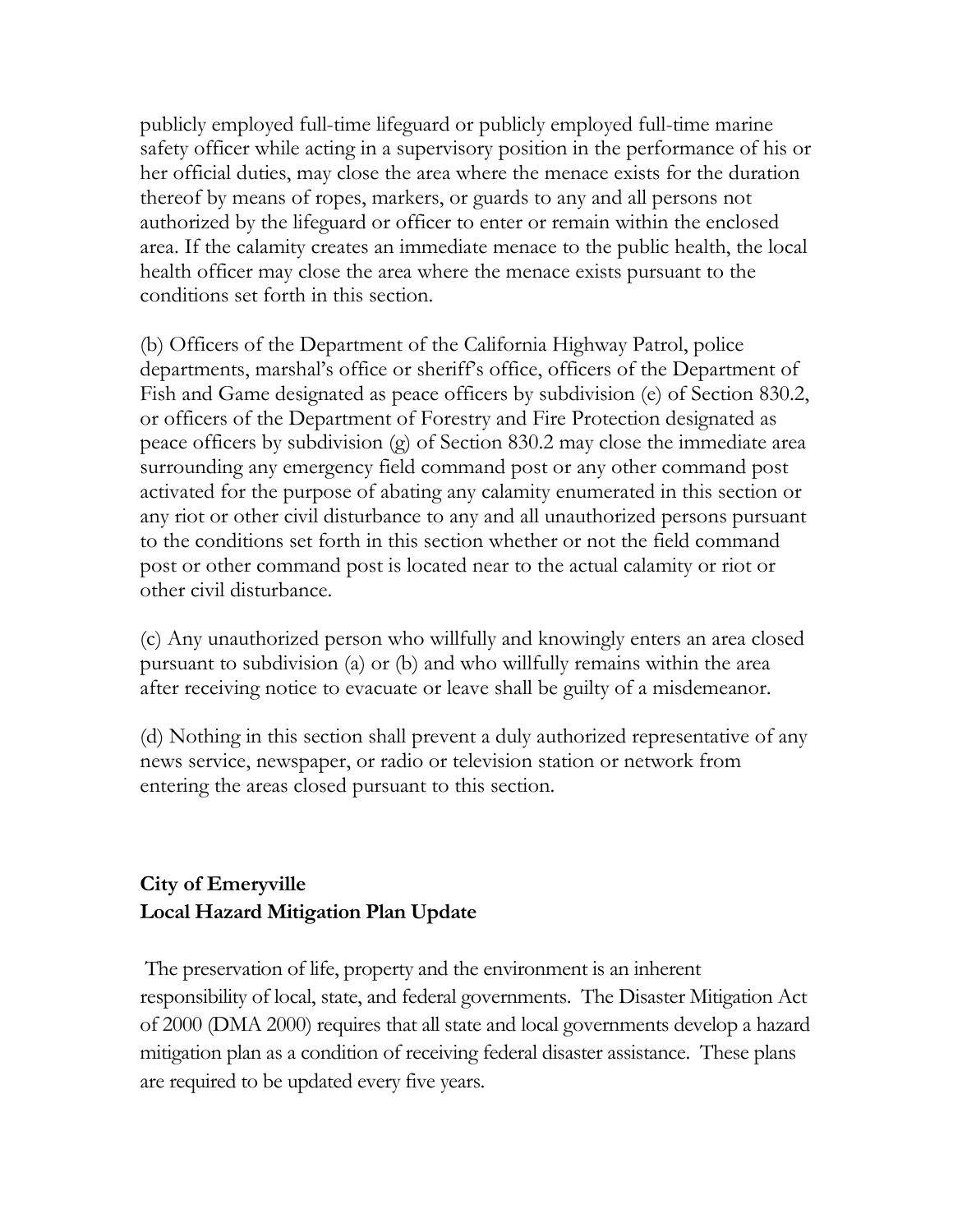The City of Emeryville 2009 Local Hazard Mitigation Plan and this 2019 update is our effort to identify and evaluate all potential natural and man-made hazards which may affect the City of Emeryville and to present mitigation strategies that the City can take to address the hazards identified. This is only one of many steps the City of Emeryville is taking to protect the welfare of our residents as well as the natural and cultural resources of our community. The City embarked on this plan update in March 2015. The community was afforded multiple opportunities to participate in the planning process.

Members of the public were also encouraged to become part of the Local Hazard Mitigation Plan Update Planning Team. The Local Hazard Mitigation Plan Update Planning Team convened in June 2015 and consisted of representatives from the City Manager, Human Resources, Community Services, Community Development, Public Works and Police Departments, as well as a representative from the Alameda County Fire Department and two community members. The planning team met seven times over the next 12 months.

The following plans, studies and reports were used in the development of the 2019 Local Hazard Mitigation Plan [http://www.ci.emeryville.ca.us/DocumentCenter/View/10132/Local-Hazard-](http://www.ci.emeryville.ca.us/DocumentCenter/View/10132/Local-Hazard-Mitigation-Plan-Update-2019---2024-Final)[Mitigation-Plan-Update-2019---2024-Final](http://www.ci.emeryville.ca.us/DocumentCenter/View/10132/Local-Hazard-Mitigation-Plan-Update-2019---2024-Final)

Please review the Hazard Analysis with your teams as information only. The link may be used or printed out copy is in the Sergeants Office. This is a City-wide effort and further planning is currently being worked on.